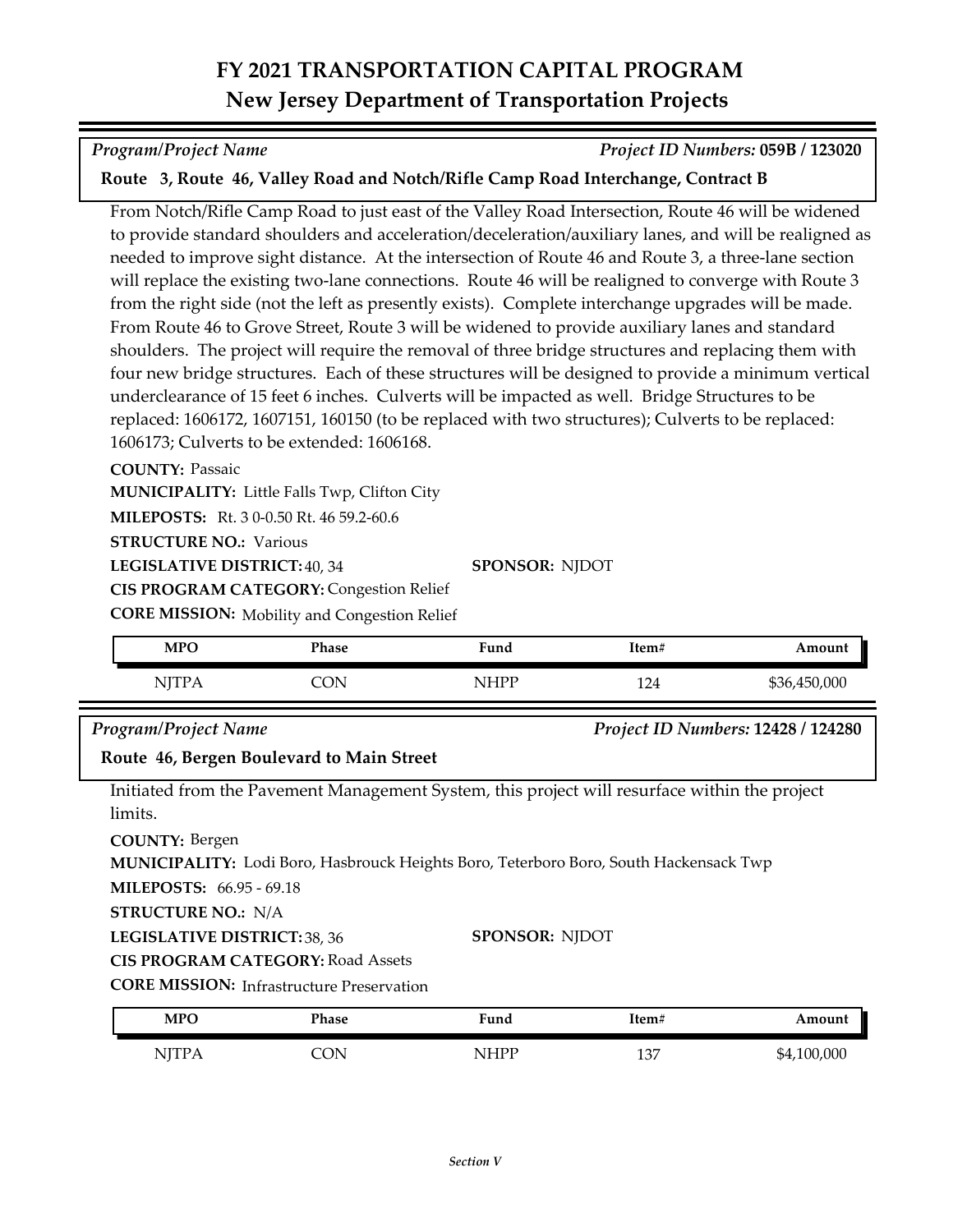### *Program/Project Name Project ID Numbers:* **13316 / 133160**

### **Route 46, Canfield Avenue**

This project will widen Route 46 to provide an exclusive left turn lane on the west approach of the intersection (for turns into the shopping center). An abandoned mine shaft adjacent to the right of way, west of the intersection, will be sealed to prevent further ground subsidence that could undermine the Route 46 roadway.

| <b>COUNTY: Morris</b>                               |                       |
|-----------------------------------------------------|-----------------------|
| <b>MUNICIPALITY: Mine Hill Twp</b>                  |                       |
| <b>MILEPOSTS: 35.91</b>                             |                       |
| <b>STRUCTURE NO.: N/A</b>                           |                       |
| <b>LEGISLATIVE DISTRICT:25</b>                      | <b>SPONSOR: NIDOT</b> |
| <b>CIS PROGRAM CATEGORY: Congestion Relief</b>      |                       |
| <b>CORE MISSION:</b> Mobility and Congestion Relief |                       |

| <b>MPO</b>   | Phase      | Fund           | Item# | Amount    |
|--------------|------------|----------------|-------|-----------|
| <b>NJTPA</b> | <b>ROW</b> | 20S-STBGP-FLEX | 29    | \$700,000 |

*Program/Project Name Project ID Numbers:* **06366A / 148040**

### **Route 46, Main Street/Woodstone Road (CR 644) to Route 287, ITS**

To better manage and improve traffic conditions along the corridor, this project will design and construct an ITS system, including; Dynamic Message Signs (DMS), Camera Surveillance Systems (CSS), Travel Time Sensors (TTS), and Traffic Signal Systems (TSS). ADA curb ramp improvements are included at intersections containing signal upgrades.

**COUNTY:** Morris

**MUNICIPALITY:** Rockaway Boro, Denville Twp, Mountain Lakes Boro, Parsippany-Troy Hills Twp

**MILEPOSTS:** 41.87 - 46.47

**STRUCTURE NO.:** N/A

**LEGISLATIVE DISTRICT:** 25, 26

**SPONSOR:** NJDOT

**CIS PROGRAM CATEGORY: Congestion Relief** 

**CORE MISSION:** Mobility and Congestion Relief

| <b>MPO</b> | Phase | ™und      | ltem# | Amount    |
|------------|-------|-----------|-------|-----------|
| NITPA      | ROW   | 20S-STATE | 287   | \$500,000 |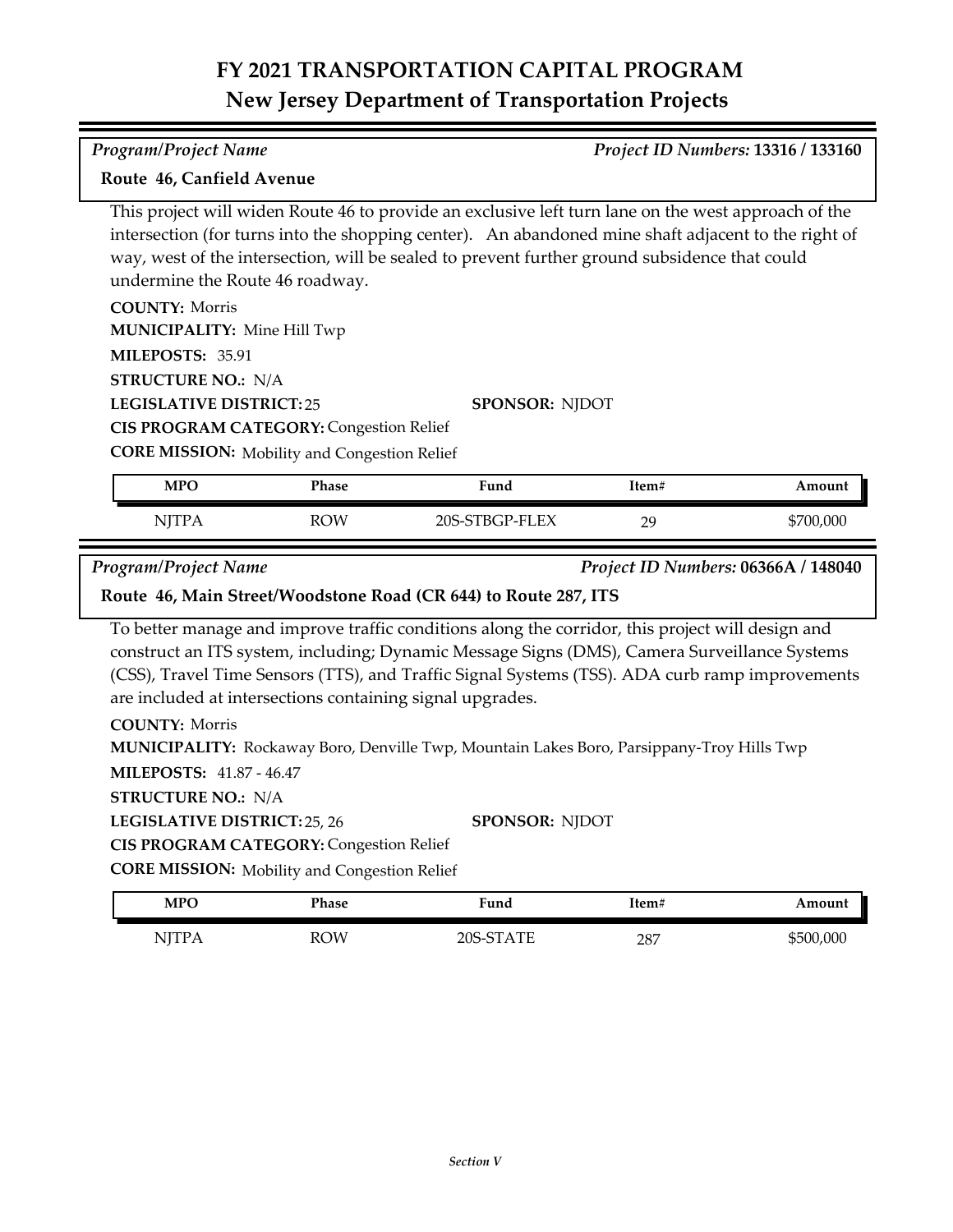### *Program/Project Name Project ID Numbers:* **16318 / 163180**

### **Route 46, Pequannock Street to CR 513 (West Main Street)**

Initiated from the Safety Management System, thie project will evaluate each signalized intersection within the project limits. Some of these signalized intersections have had adjustments over the past few years, however, each signalized intersection will be (re)evaluated and, if required, modified in the proposed new Road Diet design. Work will include, but not be limited too; insuring that signalized intersections have the appropriate number/type of traffic signal heads at the appropriate locations, each intersection is ADA compliant, backplates with retro reflective borders will be added to the traffic signal heads, all 8" traffic signal heads will be changed to 12", and pedestrian signal heads include countdown technology.

**COUNTY:** Morris **MILEPOSTS:** 38.26-39.85 **STRUCTURE NO.:** N/A **MUNICIPALITY: Dover Twp, Rockaway Twp** 

**LEGISLATIVE DISTRICT:** 25, 26

**CIS PROGRAM CATEGORY:** Safety Management

**CORE MISSION: Safety** 

| <b>MPO</b> | Phase | Fund               | Item# | Amount      |
|------------|-------|--------------------|-------|-------------|
| NITP.      | PE    | ·HSIP<br>$20S - F$ | 30    | \$1,200,000 |

**SPONSOR:** NJDOT

*Program/Project Name Project ID Numbers:* **06366C / 148060**

### **Route 46, Route 23 (Pompton Avenue) to Route 20, ITS**

To better manage and improve traffic conditions along the corridor, this project will design and construct an ITS system, including; Dynamic Message Signs (DMS), Camera Surveillance Systems (CSS), Travel Time Sensors (TTS), and Traffic Signal Systems (TSS). ADA curb ramp improvements are included at intersections containing signal upgrades.

### **COUNTY:** Passaic

**MUNICIPALITY:** Wayne Twp, Totowa Boro, Little Falls Twp, Clifton City

**MILEPOSTS:** 55.98 - 63.85

**STRUCTURE NO.:** N/A

**LEGISLATIVE DISTRICT:** 40, 36, 34 **SPONSOR:** NJDOT

**CIS PROGRAM CATEGORY: Congestion Relief** 

**CORE MISSION:** Mobility and Congestion Relief

| <b>MPO</b>                                  | Phase | Fund      | Item# | Amount    |
|---------------------------------------------|-------|-----------|-------|-----------|
| NITPA<br>$\mathbf{1} \mathbf{1} \mathbf{1}$ | ROW   | 20S-STATE | 288   | \$100,000 |